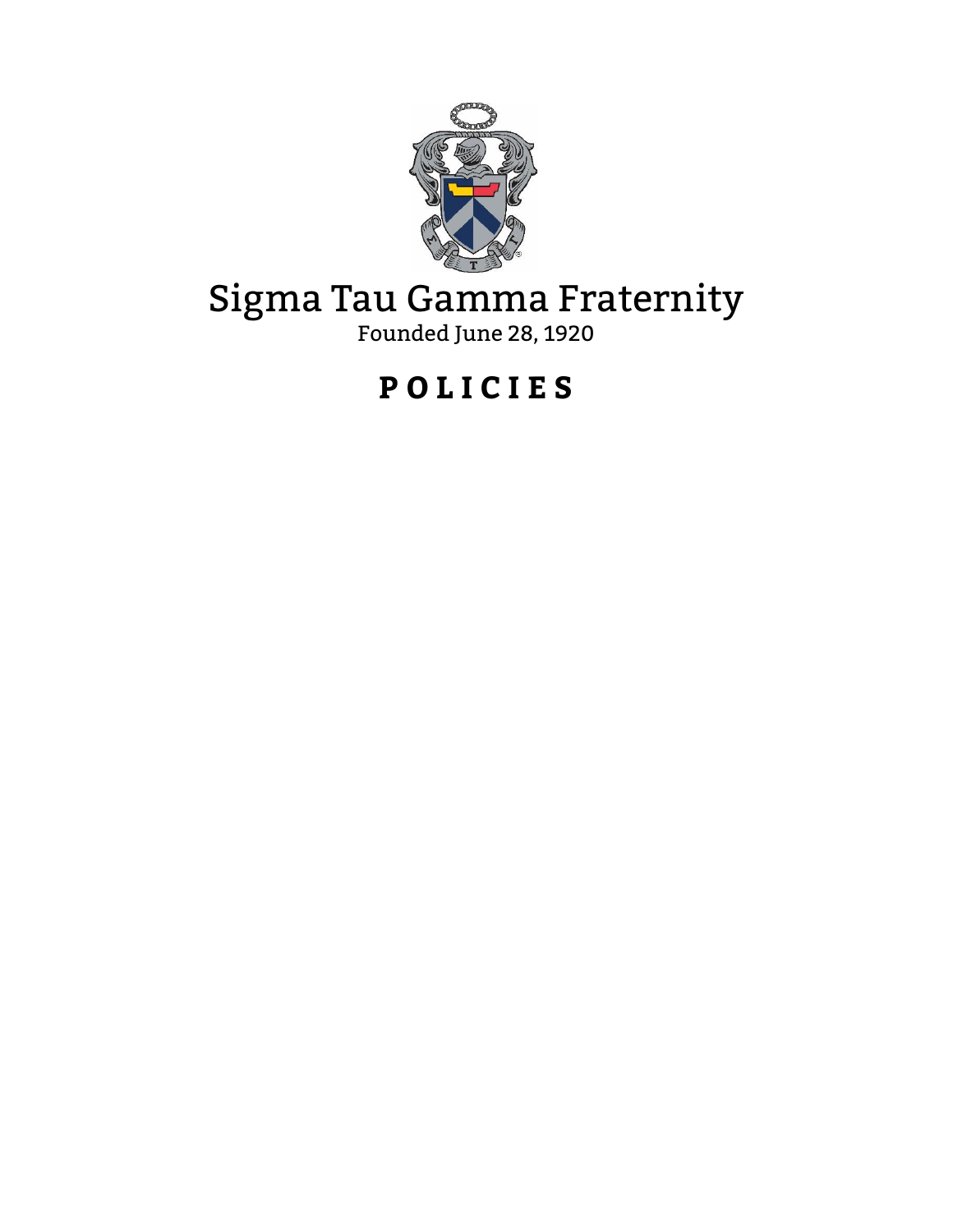### **MEMBER SAFETY AND WELLNESS POLICY (Code of Conduct)**

*Revised by Board of Directors, February 25, 2022*

All college chapters are responsible for annually instructing their members and associate members about this Member Safety and Wellness Policy.

#### **ALCOHOL AND DRUGS**

- 1. The possession, use and/or consumption of alcoholic beverages,while on chapter premises, during an official Fraternity event, or in any situation or setting sponsored or endorsed by the chapter, must be in compliance with any and all applicable laws of your state, county, and city. No person under the legal drinking age may possess, consume, provide or be provided alcoholic beverages.
- 2. The sale of alcohol, by any chapter is prohibited. This prohibition includes any action that is a functional substitute for the sale of alcohol such as: charging for admission to parties, passing the hat, selling empty cups, or selling drink tickets.
- 3. Alcoholic beverages may not be purchased with chapter funds. Nor, may the purchase of alcoholic beverages be undertaken or coordinated by any member in the name of or on behalf of the chapter. Alcoholic beverages must not be purchased with chapter/organizational funds or funds pooled by members or guests (e.g., admission fees, cover fees, collecting funds through digital apps, etc.).
- 4. Chapter events may not involve the use of bulk quantities of alcohol, kegs of beer or any common source container of alcohol. Common sources of alcohol, including bulk quantities, which are not being served by a licensed and insured third party vendor, are prohibited (i.e., amounts of alcohol greater than what a reasonable person should consume over the duration of anevent).

Alcoholic beverages must either be:

- a. Provided and sold on a per-drink basis by a licensed and insured third-party vendor (e.g., restaurant, bar, caterer, etc.); or
- b. Brought by individual members and guests through a bring your own beverage ("BYOB") system.

*The presence of alcohol products above 15% alcohol by volume ("ABV") is prohibited on any chapter/organization premises or at any event, except when served by a licensed and insured thirdparty vendor.*

- 5. Any legal use of alcohol by members or guests should not permit, encourage, coerce, glorify or participate in the encouragement of rapid consumption, drinking games, or the direct or indirect pressuring of any person to consume alcohol.
- 6. No chapter shall sponsor open parties, meaning those with unrestricted access and without specific invitation, where alcohol is present. Attendance by non-members at any event where alcohol is present must be by invitation only, and the chapter/organization must utilize a guest list system.Attendance at events with alcohol is limited to a 3:1 maximum guest-to-member ratio and must not exceed localfire or building code capacity ofthe chapter/organizational premises or host venue.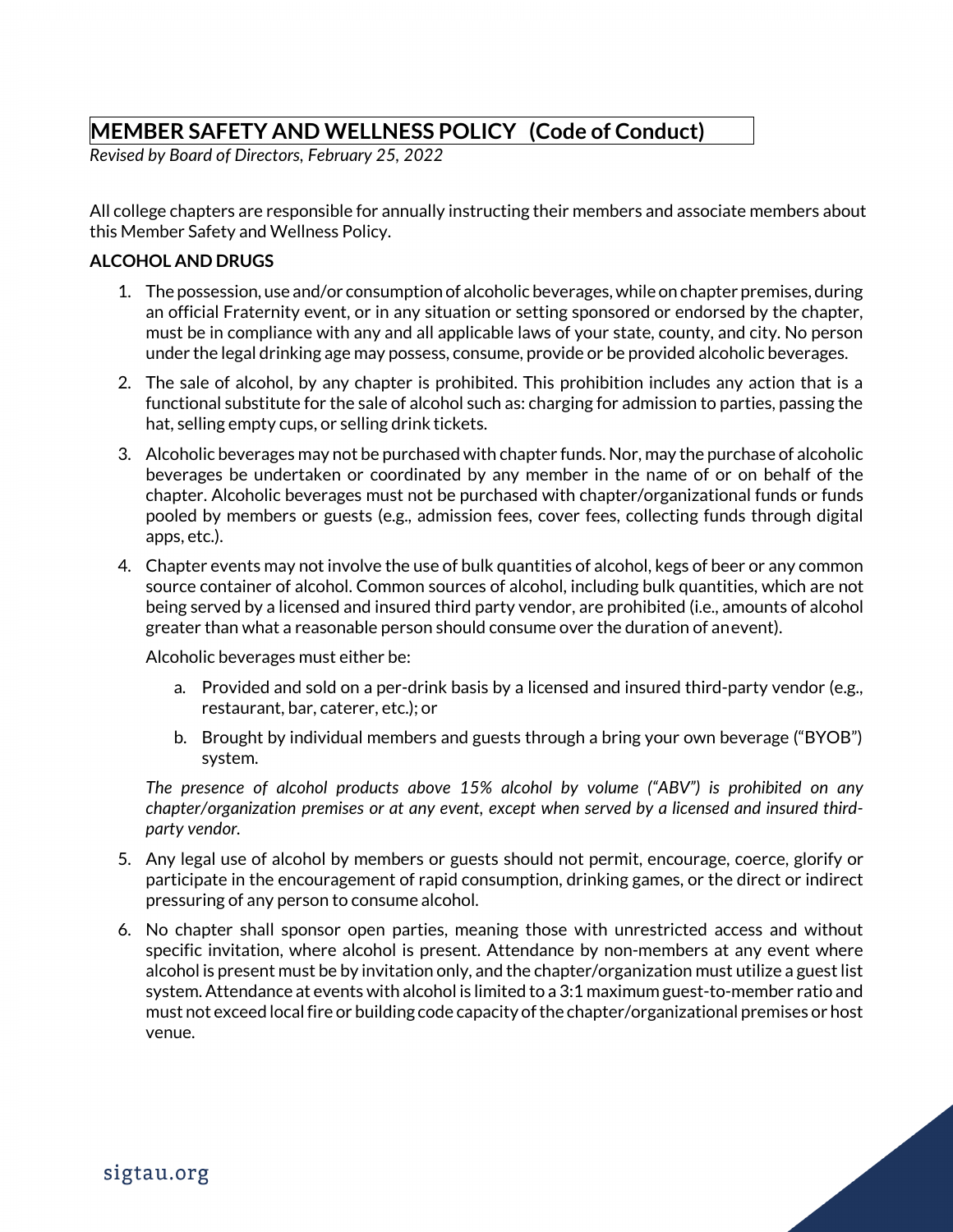- 7. Any event or activity related to the new member joining process (e.g., recruitment, intake, rush, etc.) must be substance free. No alcohol or drugs may be present if the event or activity is related to new member activities, meetings, or initiation into an organization, including but not limited to "bidnight,""big/little" eventsor activities,"family"eventsor activities, andanyritualor ceremony.
- 8. No chapter may co-sponsor, co-promote or co-finance an event with a bar, tavern, distributor of alcohol, charitable organization, or student organization where alcohol is sold, given away or otherwise provided. A chapter/organization must not co-host or co-sponsor an event with a bar, event promoter, or alcohol distributor; however, a chapter/organization may rent a bar, restaurant, or other licensed and insured third- party vendor to host a chapter/organization event.

A chapter/organization must not co-host or co-sponsor, or in any way participate in, an activity or event with another group or entity that purchases or provides alcohol.

9. Members and their guests must follow the federal law regarding illegal drugs and controlled substances. No person may possess, use, provide, distribute, sell, and/or manufacture illegal drugs or other controlled substances while on chapter/organizational premises or at any activity or event sponsored or endorsed by the chapter/organization.

#### **HAZING**

The term "hazing" means any intentional, knowing, or reckless act committed by a person, whether individually or in concert with other persons, against any individual or group of individuals, regardless of affiliation, whether or not committed on Sigma Tau Gamma property, for the purpose of recruiting, joining, pledging, initiating, admitting, affiliating, being elected to a position within the fraternity or chapter, or for the purpose of retaining or reinstating membership in an organization that causes an individual or group of individuals to do any of the following, regardless of a person's willingness to participate:

- 1. Be coerced to violate federal, state, provincial, local law, or Sigma Tau Gammapolicy.
- 2. Be coerced to consume any food, liquid, alcoholic liquid, drug, or other substance in any noncustomary manner which subjects the individual or group of individuals to a substantial risk of emotional or physical harm which includes but not limited to sickness, vomiting, intoxication, or unconsciousness.
- 3. Endure brutality of a physical nature, including but not limited to whipping, beating, paddling, branding, dangerous physical activity, or exposure to elements or endure threats of such conduct that results in mental or physical harm.
- 4. Endure brutality of a mental nature, including but not limited to activity adversely affecting the mental health or dignity of the individual, sleep deprivation, exclusion from social contact or conduct that could result in extreme embarrassment or endure threats of such conduct that results in mental or physical harm.